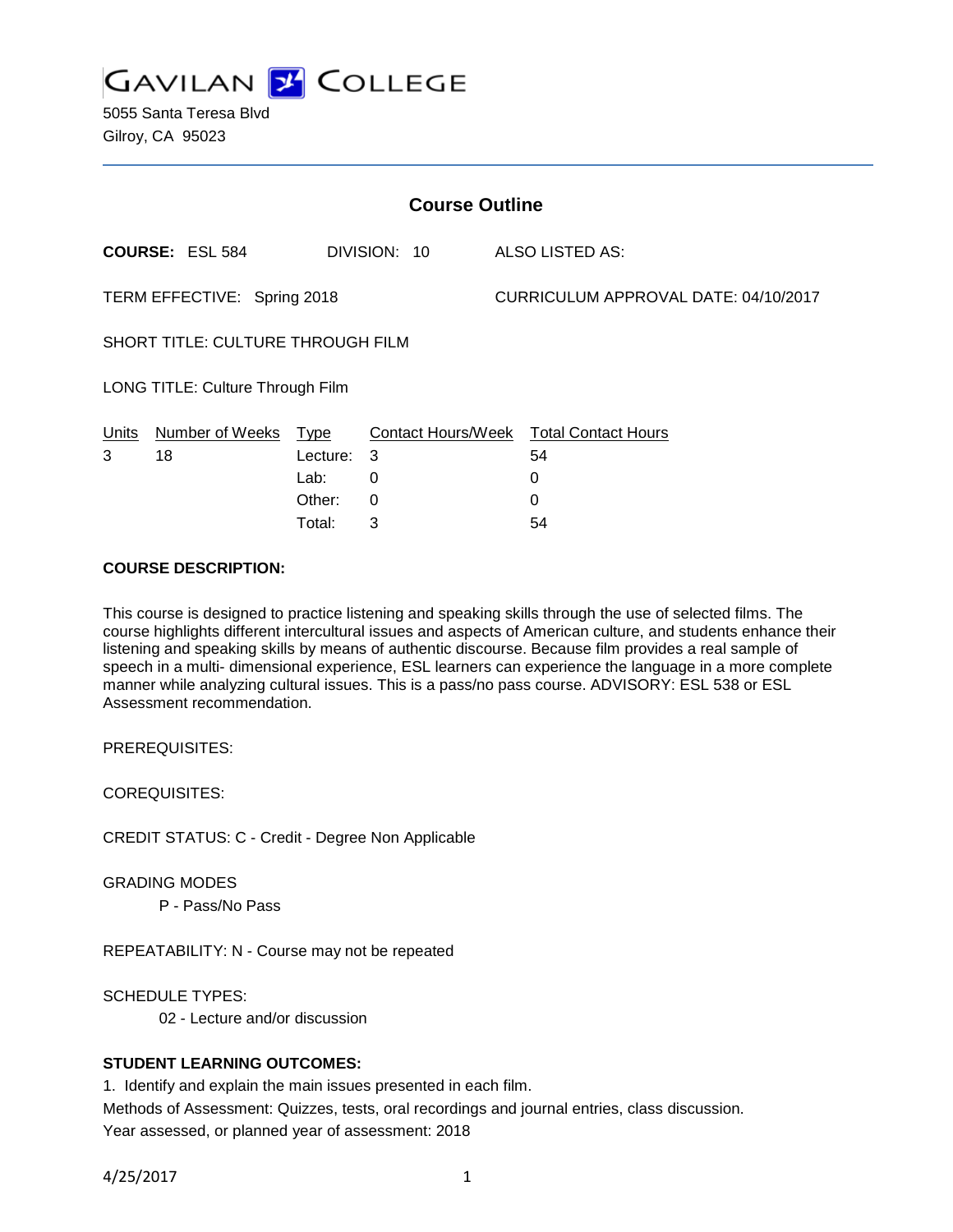2. Select the correct definition of key vocabulary by using contextual clues in the discourse and making inferences.

Methods of Assessment: Quizzes, handouts.

Year assessed, or planned year of assessment: 2018

3. Analyze discourse used in short and long film segments.

Methods of Assessment: Class discussion, handouts, quizzes.

Year assessed, or planned year of assessment: 2018

4. Interpret outcomes and aspects of a film and relate them to the student's own native culture and personal experiences.

Methods of Assessment: Quizzes, tests, oral recordings and journal entries, class discussion.

Year assessed, or planned year of assessment: 2018

## **CONTENT, STUDENT PERFORMANCE OBJECTIVES, OUT-OF-CLASS ASSIGNMENTS**

Curriculum Approval Date: 04/10/2017

## 4 Hours

CONTENT: Students will get an overview of the course and the different activities and strategies that will be employed; they will be reintroduced to peer work, small group work, and debating. Students will review oral logs through the use of audio-cassettes. They will learn which different native cultures and languages are present in the class and be able to pinpoint the different cultures on a world map. OUT OF CLASS ASSIGNMENTS: Students will begin oral logs according to instructor instructions and record on a cassette; they will then listen to feedback given by the instructor on the same cassette; they will research the issues assigned on the Internet to prepare themselves for the first film.

STUDENT PERFORMANCE OBJECTIVES: To demonstrate understanding of the different activities and strategies that will be used in class; to get to know the location and general characteristics of the native countries of the students in the class; to practice using the tape recorder to record and play messages.

## 9 Hours

CONTENT: Students will be introduced to the first genre of film: Classics. The instructor will select a movie in this genre, for example, Casablanca or Notorious, and they will watch it in segments. Before watching the movie, students will have class discussion, vocabulary activities, and fact finding research on issues directly related to the movie. While watching the movie, there will be listening comprehension activities for each segment watched. After watching the movie, there will be class discussion and completion of activities using the audio-cassettes for oral and listening practice. This latter activity will focus on critiquing the film. OUT OF CLASS ASSIGNMENTS: Students will complete handouts for each

segment of the film and work in assigned small groups or individually; they will record comments on specific prompts on their audio-cassettes for speaking, pronunciation, and listening practice. The instructor will respond to each student via audio-cassette.

STUDENT PERFORMANCE OBJECTIVES: To practice speaking skills; to relate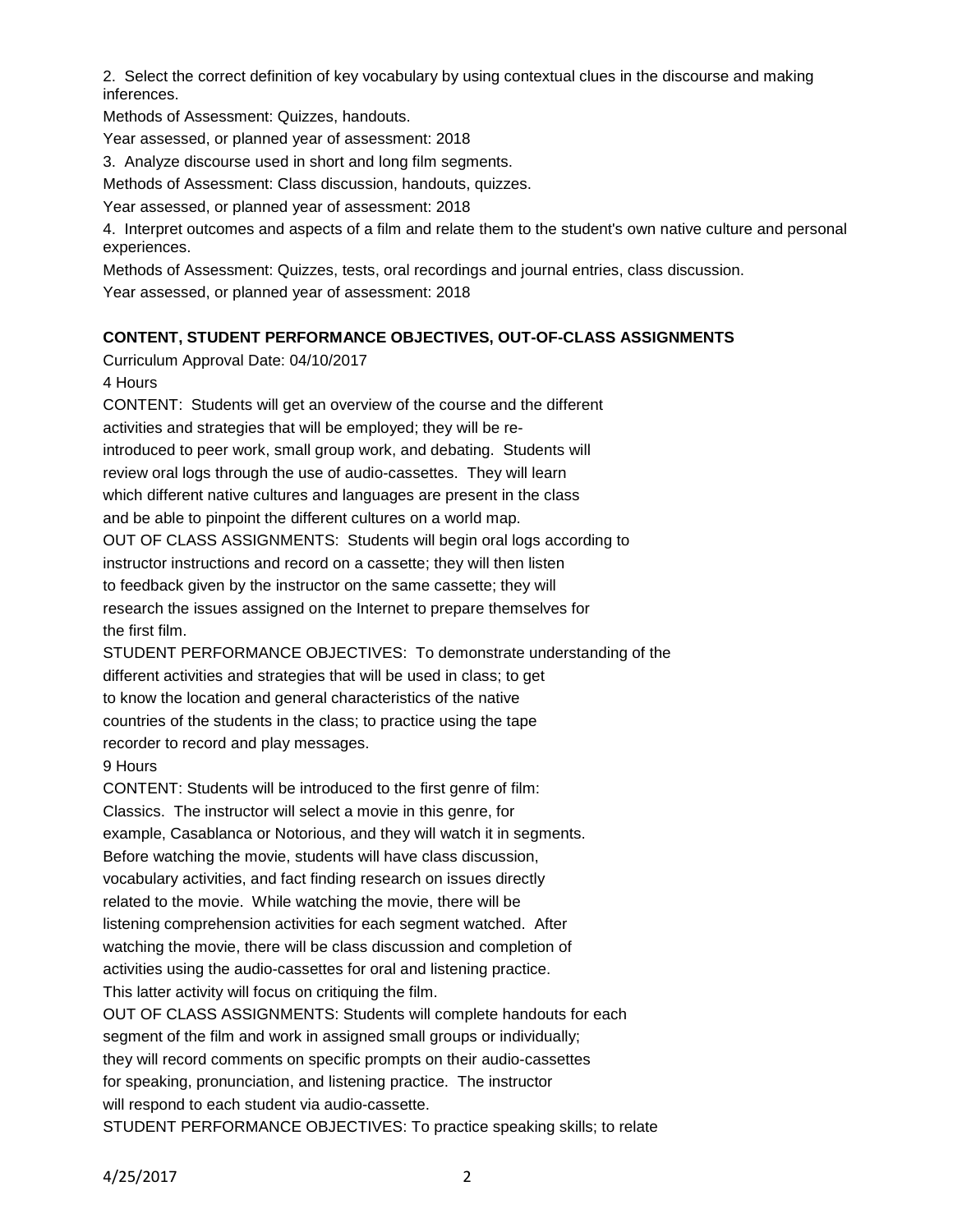issues to personal experiences and different native cultures; to demonstrate and practice the effective use of a dictionary, reference materials, and the Internet; to practice listening skills and locate specific information; to interpret events in the film and demonstrate understanding of the language and the overall meaning of basic issues in the film; to practice speaking and pronunciation skills in a nonacademic context

#### 9 Hours

CONTENT: Students will be introduced to the second genre of film: Racial Conflict. The instructor will select a movie in this genre, for example, To Kill a Mockingbird or A Long Walk Home, and they will watch it in segments. Before watching the movie, students will have class discussion, vocabulary activities, and fact finding research on issues directly related to the movie. While watching the movie, there will be listening comprehension activities for each segment watched. After watching the movie, there will be class discussion and completion of activities using the audio-cassettes for oral and listening practice. This latter activity will focus on critiquing the film.

OUT OF CLASS ASSIGNMENTS: Students will complete handouts for each segment of the film and work in assigned small groups or individually; they will record comments on specific prompts on their audio-cassettes for speaking, pronunciation, and listening practice. The instructor will respond to each student via audio-cassette.

STUDENT PERFORMANCE OBJECTIVES: To practice speaking skills; to relate issues to personal experiences and different native cultures; to demonstrate and practice the effective use of a dictionary, reference materials, and the Internet; to practice listening skills and locate specific information; to interpret events in the film and demonstrate understanding of the language and the overall meaning of basic issues in the film; to practice speaking and pronunciation skills in a nonacademic context.

#### 9 Hours

CONTENT: Students will be introduced to the third genre of film: Male/Female Relationships. The instructor will select a movie in this genre, for example, Kramer vs. Kramer or When Harry Met Sally, and they will watch it in segments. Before watching the movie, students will have class discussion, vocabulary activities, and fact finding research on issues directly related to the movie. While watching the movie, there will be listening comprehension activities for each segment watched. After watching the movie, there will be class discussion and completion of activities using the audio-cassettes for oral and listening practice. This latter activity will focus on critiquing the film.

OUT OF CLASS ASSIGNMENTS: Students will complete handouts for each segment of the film and work in assigned small groups or individually; they will record comments on specific prompts on their audio-cassettes for speaking, pronunciation, and listening practice. The instructor will respond to each student via audio-cassette.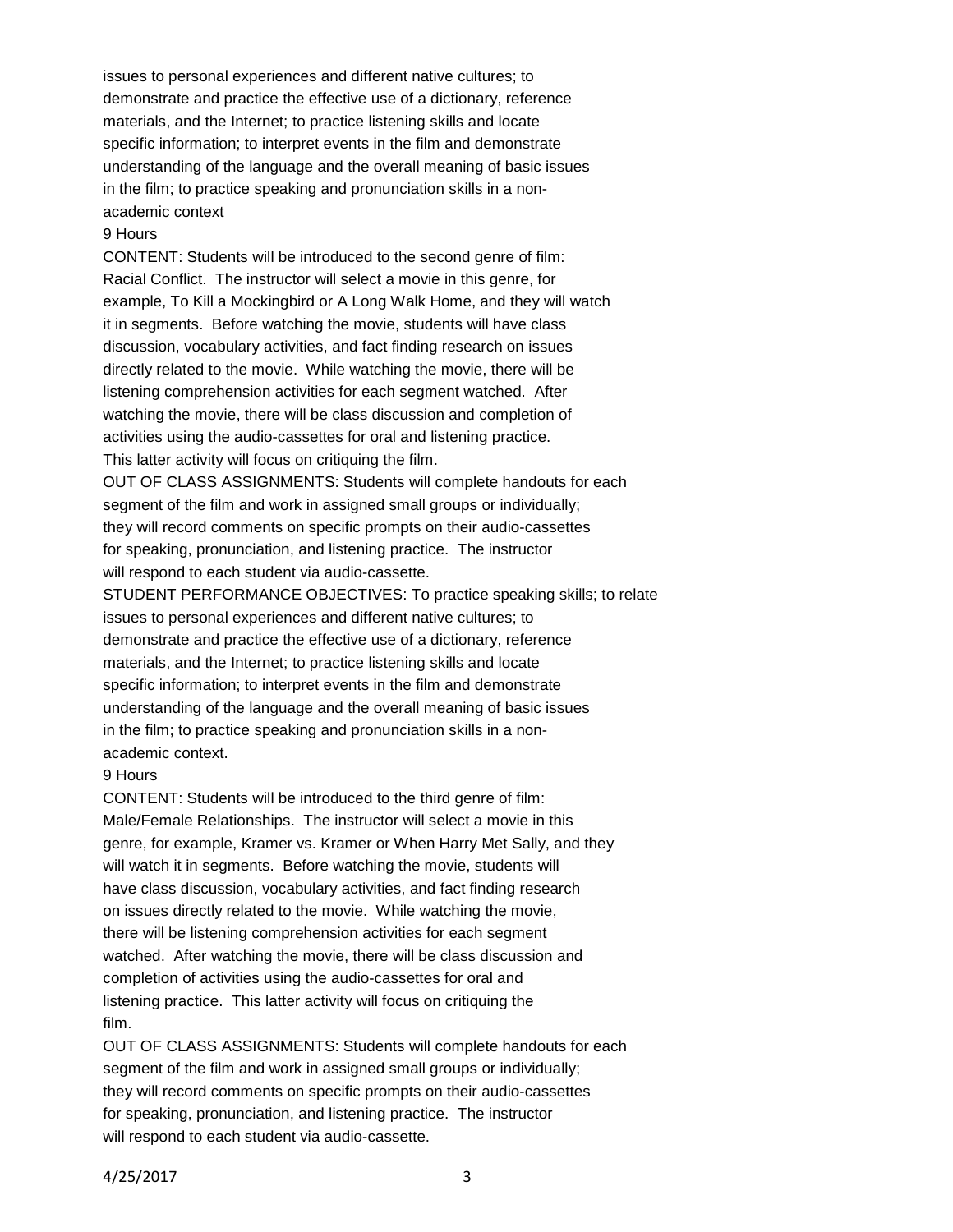STUDENT PERFORMANCE OBJECTIVES: To practice speaking skills; to relate issues to personal experiences and different native cultures; to demonstrate and practice the effective use of a dictionary, reference materials, and the Internet; to practice listening skills and locate specific information; to interpret events in the film and demonstrate understanding of the language and the overall meaning of basic issues in the film; to practice speaking and pronunciation skills in a nonacademic context.

### 9 Hours

CONTENT: Students will be introduced to the fourth genre of film: Cultural Conflict. The instructor will select a movie in this genre, for example, My Big Fat Greek Wedding or House of Sand and Fog, and they will watch it in segments. Before watching the movie, students will have class discussion, vocabulary activities, and fact finding research on issues directly related to the movie. While watching the movie, there will be listening comprehension activities for each segment watched. After watching the movie, there will be class discussion and completion of activities using the audio-cassettes for oral and listening practice. This latter activity will focus on critiquing the film.

OUT OF CLASS ASSIGNMENTS: Students will complete handouts for each segment of the film and work in assigned small groups or individually; they will record comments on specific prompts on their audio-cassettes for speaking, pronunciation, and listening practice. The instructor will respond to each student via audio-cassette.

STUDENT PERFORMANCE OBJECTIVES: To practice speaking skills; to relate issues to personal experiences and different native cultures; to demonstrate and practice the effective use of a dictionary, reference materials, and the Internet; to practice listening skills and locate specific information; to interpret events in the film and demonstrate understanding of the language and the overall meaning of basic issues in the film; to practice speaking and pronunciation skills in a nonacademic context.

#### 9 Hours

CONTENT: Students will be introduced to the fifth and last genre of film: War/Politics. The instructor will select a movie in this genre, for example, Gone with the Wind or All the President's Men, and they will watch it in segments. Before watching the movie, students will have class discussion, vocabulary activities, and fact finding research on issues directly related to the movie. While watching the movie, there will be listening comprehension activities for each segment watched. After watching the movie, there will be class discussion and completion of activities using the audio-cassettes for oral and listening practice. This latter activity will focus on critiquing the film.

OUT OF CLASS ASSIGNMENTS: Students will complete handouts for each segment of the film and work in assigned small groups or individually; they will record comments on specific prompts on their audio-cassettes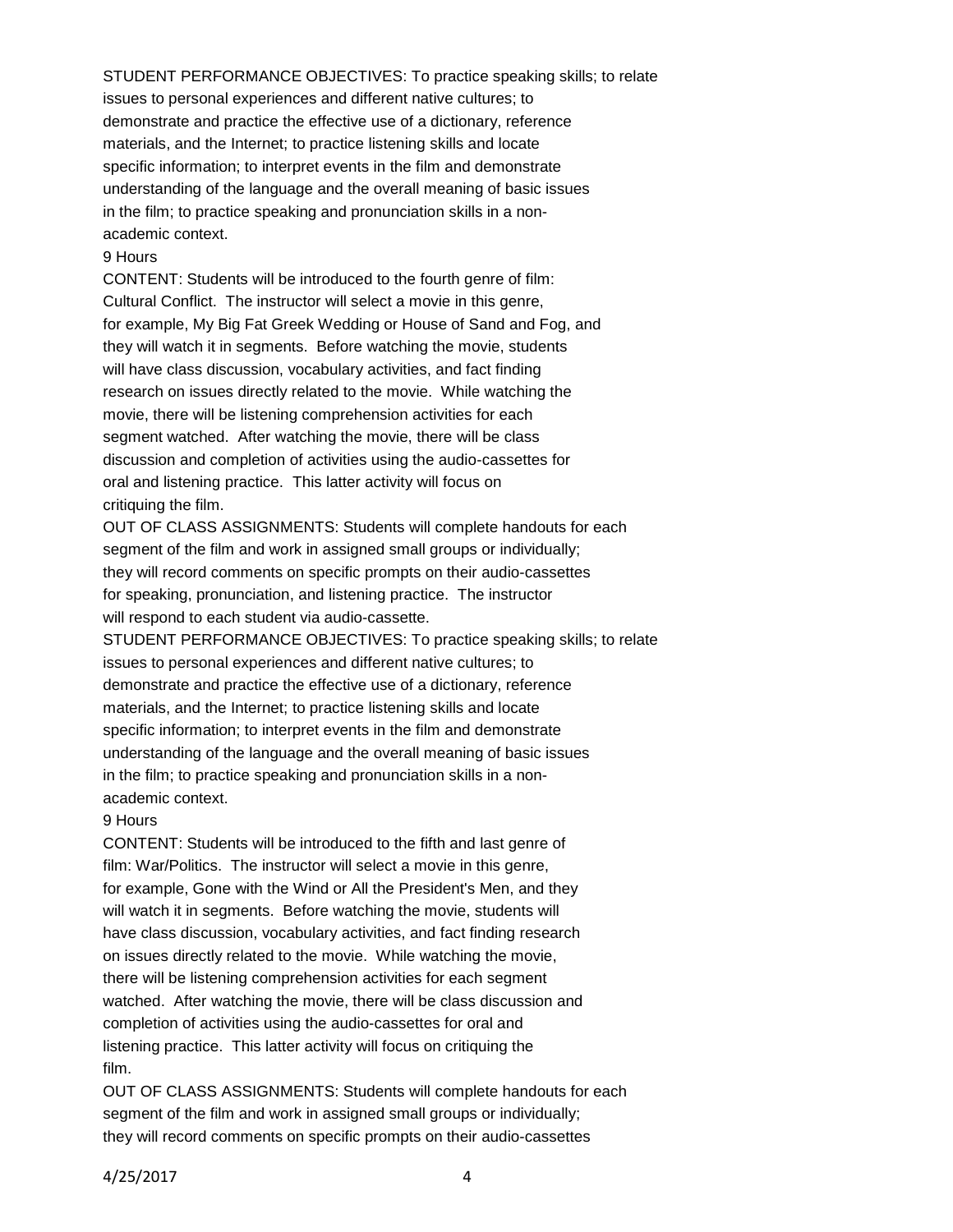for speaking, pronunciation, and listening practice. The instructor will respond to each student via audio-cassette. STUDENT PERFORMANCE OBJECTIVES: To practice speaking skills; to relate issues to personal experiences and different native cultures; to demonstrate and practice the effective use of a dictionary, reference materials, and the Internet; to practice listening skills and locate specific information; to interpret events in the film and demonstrate understanding of the language and the overall meaning of basic issues in the film; to practice speaking and pronunciation skills in a nonacademic context.

## 3 Hours

CONTENT: Students will choose an issue presented in the films from among a list prepared by the instructor; they will analyze and discuss the issue giving their opinion and referencing it with information in one of the films. They can also select an issue on their own and discuss it in relation to one of the films or select their favorite film and explain what appealed to them and why. Either of these activities will involve class discussion, group work, and oral and listening practice via audio-cassette.

OUT OF CLASS ASSIGNMENTS: Students will record comments on audiocassettes. The goal of these activities is to review and evaluate the films watched. STUDENT PERFORMANCE OBJECTIVES: To discuss and explain an opinion; to support an opinion; to identify basic ideas; to criticize and categorize films. 2 Hours Final exam

Included in content section.

# **OUT OF CLASS ASSIGNMENTS:**

Response journals.

## **METHODS OF INSTRUCTION:**

Films will be presented and discussed sequentially so that one aids in the comprehension of the next. Students discuss and research issues and key vocabulary; they watch segments of the film and listen for specific information; they discuss and critique the film; they record their opinions and get instructor feedback.

## **METHODS OF EVALUATION:**

Writing assignments Percent of total grade: 30.00 % 30% - 40% Written homework Objective examinations Percent of total grade: 30.00 % 30% - 40% Multiple choice; True/false; Matching items; Completion Other methods of evaluation Percent of total grade: 30.00 % 30% - 40% Digital voice recordings.